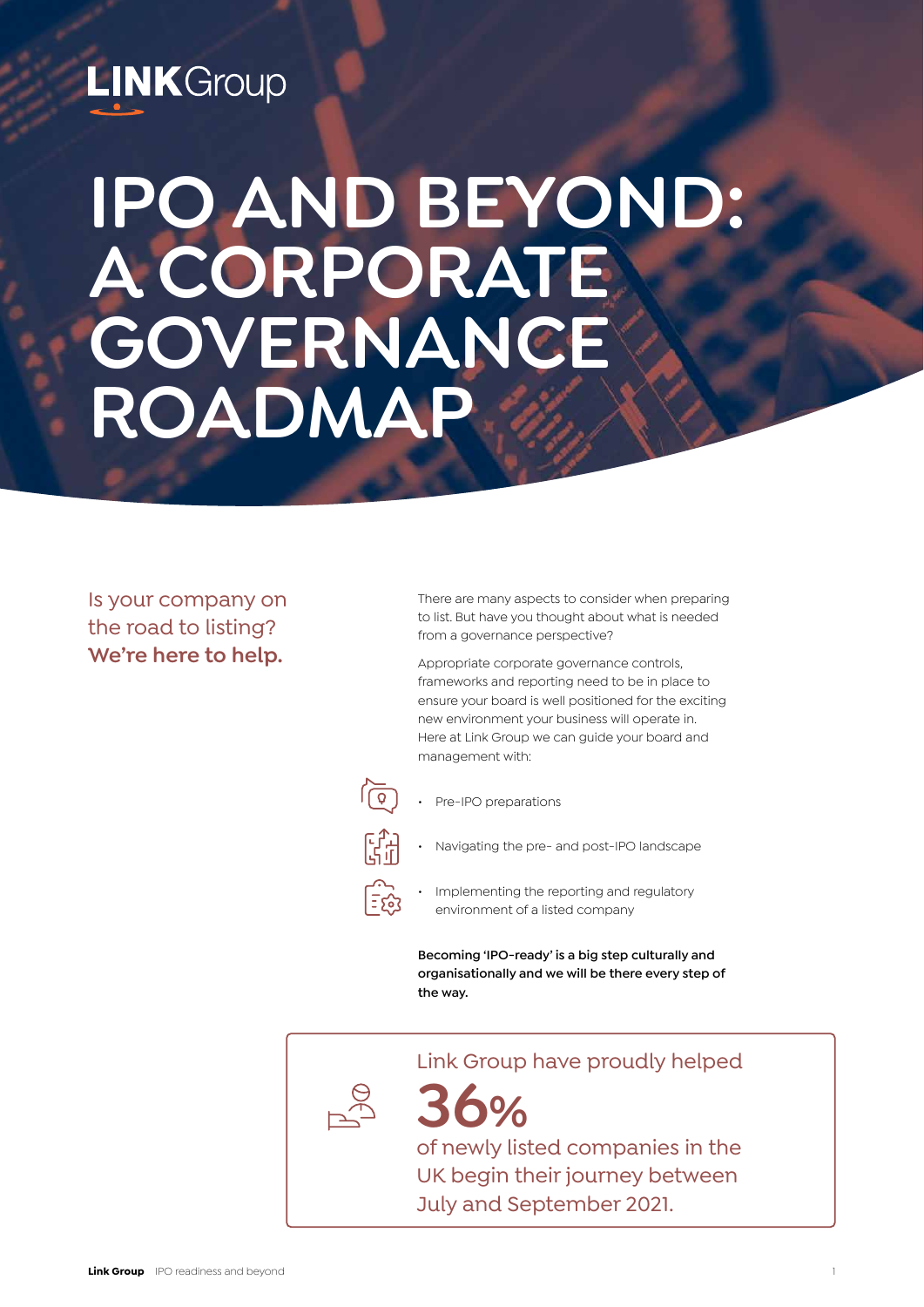

## **YOUR TEAM**

## **Do you have a Company Secretary in post? Or is the role currently part of the Financial Director's or General Counsel's remit?**

A qualified Company Secretary is a pivotal part of a listed company, and you will need to make some decisions about how you resource this vital area. All PLCs require a Company Secretary by law, which can be an individual or a corporate body. The directors must be confident the individual or corporate body has the requisite knowledge, experience and qualification to perform this role.

The vast majority of our listed clients who appoint Company Matters, Link Group's Company Secretarial and governance advice business, as their Company Secretary do so because of the benefits this provides their business:

- Appointing a corporate body to hold office as Company Secretary gives our clients the advantage of enabling more than one qualified person to represent the company, giving them access to a more extensive knowledge base
- Outsourced Company Secretary providers have the necessary qualifications, experience and capacity to act as the named Company Secretary, supported by a wider team of professionals
- Professional outsourced solutions have experience of a wide range of sectors, companies and best practice and are able to bring this wider knowledge and experience to the client
- As appointed Company Secretary, we would expect to attend all board and committee meetings. This benefits the client as the Company Secretary will be in the room to facilitate the full meeting cycle, take minutes and provide listed company and governance advice in real time

**ARE YOU READY FOR YOUR NEW REGULATORY ENVIRONMENT?**

As a listed company, you will have a number of key external regulatory relationships to maintain after floating, including regulators such as:

- FCA and Takeover Panel
- Financial Reporting Council
- Institutional shareholder bodies and proxy voting agencies
- Companies Act (depending on where your company is incorporated)
- Market Abuse Regulation
- FSMA
- $CMA$

The Company Matters team helps with numerous events that require disclosure to the market, as well as documents that must be sent to the FCA and shared with shareholders.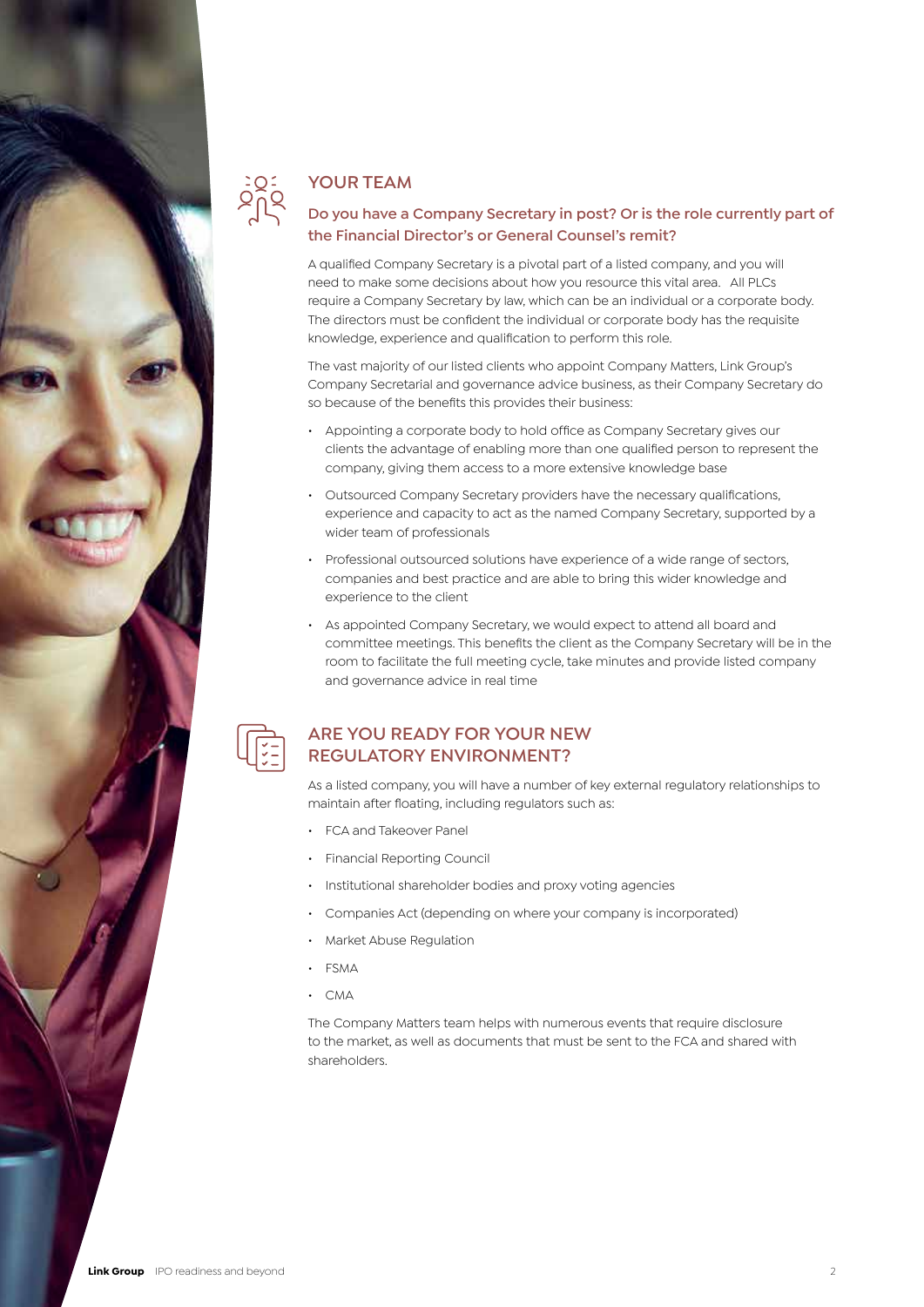

## **YOUR MAJOR SHAREHOLDERS AND INVESTOR ENGAGEMENT**

**Decisions made at IPO regarding KPIs, financial disclosures and guidance will define what analysts and investors expect going forward.** 

We guide and help our clients to develop a planned programme of investor engagement to ensure there are no surprises in your annual report disclosures and AGM resolutions.

Shareholders must disclose their holdings to the company when their interest reaches a certain level. Do you have procedures in place to capture these notifications and release the information to the market?

Do you have a controlling shareholder? It will be imperative to be aware of the additional requirements under the Listing Rules regarding your relationship, and the process at AGMs for electing independent directors.

## **YOUR WIDER WORKFORCE AND STAKEHOLDER ENGAGEMENT**

## **There are a number of options suggested by the UK Corporate Governance Code. Which one is best for your organisation?**

As a listed company you will have to formally disclosure your approach to workforce engagement. You may already do this very well, but the disclosures and interest around this will be magnified.

Your s.172 statement will expect you to set out your approach to engaging with your wider stakeholders. Who are they and what are the feedback mechanisms back to the board?



## **FINANCIAL REPORTING AND INSIDE INFORMATION**

**The content of your annual report will grow considerably upon listing. Have you thought about how you and your advisers will navigate the rules around the content and deadlines for release of financial information?**

You will also be required to release a half-year report and whilst quarterly reporting is no longer a legal requirement, many listed companies like to update the market quarterly.

Insiders will be prohibited from dealing in the company's shares during closed periods until the relevant financial information is announced.

The production, release and distribution of your annual report to shareholders ahead of the AGM will require project management skills. The corporate calendar will be finely tuned to take account of regulatory deadlines and corporate governance guidelines. This may be the first time you need to take account of electronic reporting under ESEF and XHTML and so key stakeholders should be engaged early on.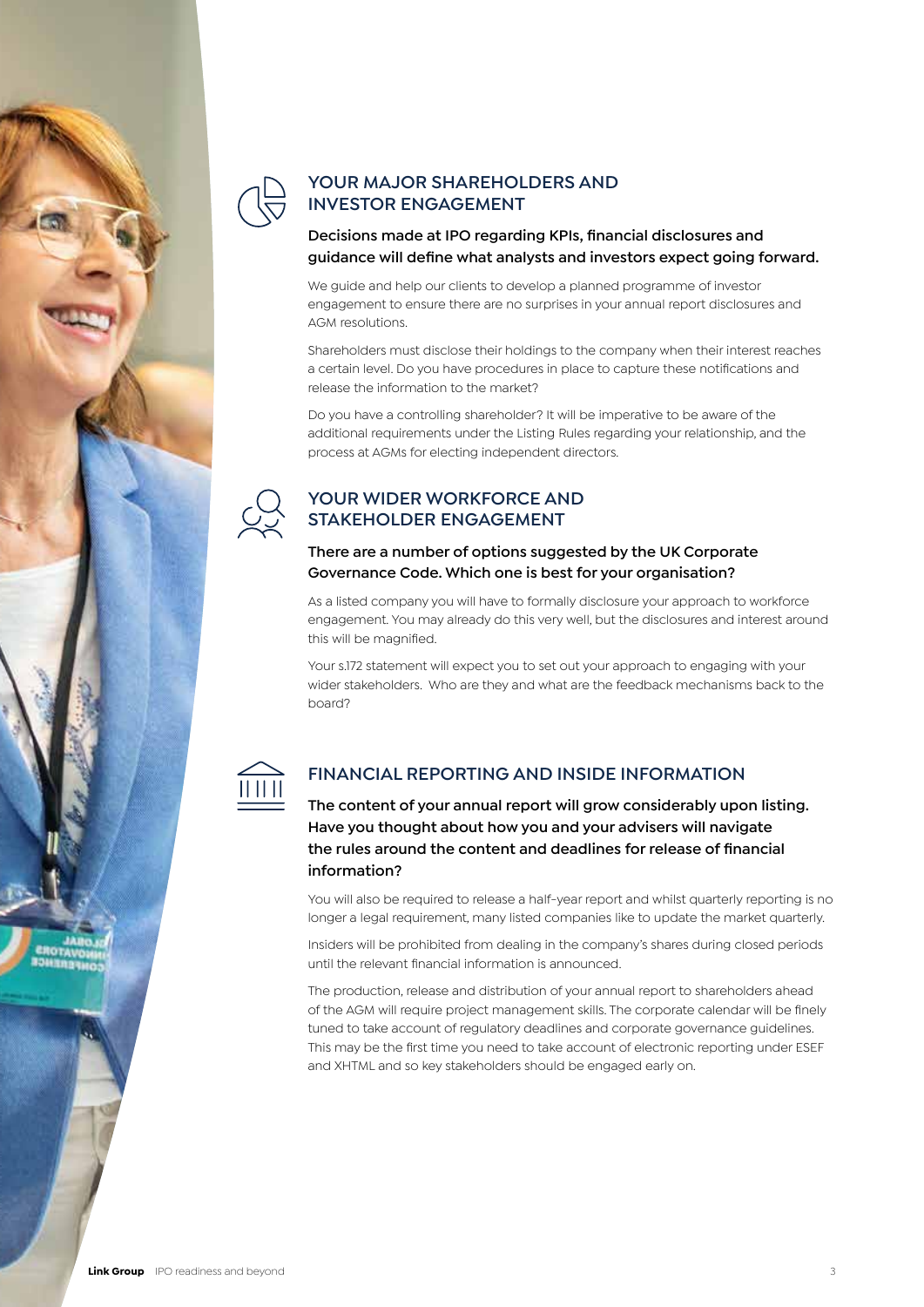

## **SYSTEMS, CONTROLS AND PROCEDURES – INSIDE INFORMATION**

**Do you have adequate systems, controls and procedures in place in relation to the identification and disclosure of inside information to the market?** 

Directors must ensure they have appropriate systems and controls in place to identify inside information, and whether it should be disclosed. Usually, the Company Secretary takes responsibility for these matters and they will have authority to call board meetings at any point to opine on information and make decisions about its release.

Listed companies must have robust share dealing processes in place for their directors, senior management and their contacts for approval of share dealing and the management of inside information.

Being a listed company involves a step change in your approach to sharing financial information.

## **YOUR BOARD**

**As a listed company, the size of your board will grow to include a balance of independent non-executive directors. Have you planned what type of induction and regular training directors will receive on their duties under the Companies Act and as directors of a listed company?**

The board will set out a framework of matters reserved to it, the split of responsibility between the Chair and CEO and role profiles for the Chair, CEO, CFO and senior independent non-executive director. This framework should be reviewed at least annually.

## **WHAT COMMITTEES WILL YOU NEED AFTER LISTING?**

The 'standard' committees of Audit, Remuneration, Nomination and Disclosure are a given, but depending on your sector, you may also need to delegate some board responsibilities to other committees managing areas such as Risk, ESG, Investment, Management Engagement, Health & Safety. All committees must have agreed terms of reference and must be managed in accordance with their terms of reference.

We can help to create the corporate governance framework, draft terms of reference and disclosures in the prospectus, applying best practice along the way.



## **YOUR CORPORATE GOVERNANCE FRAMEWORK**

## **Which code will you adopt? How will you evidence compliance?**

Your company will be required to disclose which corporate governance code it has adopted, and explain how it has complied with the code's principles in its annual report.

The UK Corporate Governance Code contains principles of good corporate governance and a code of best practice around areas such as director and board composition, training and performance evaluation, directors' remuneration, relations with shareholders and accountability and audit.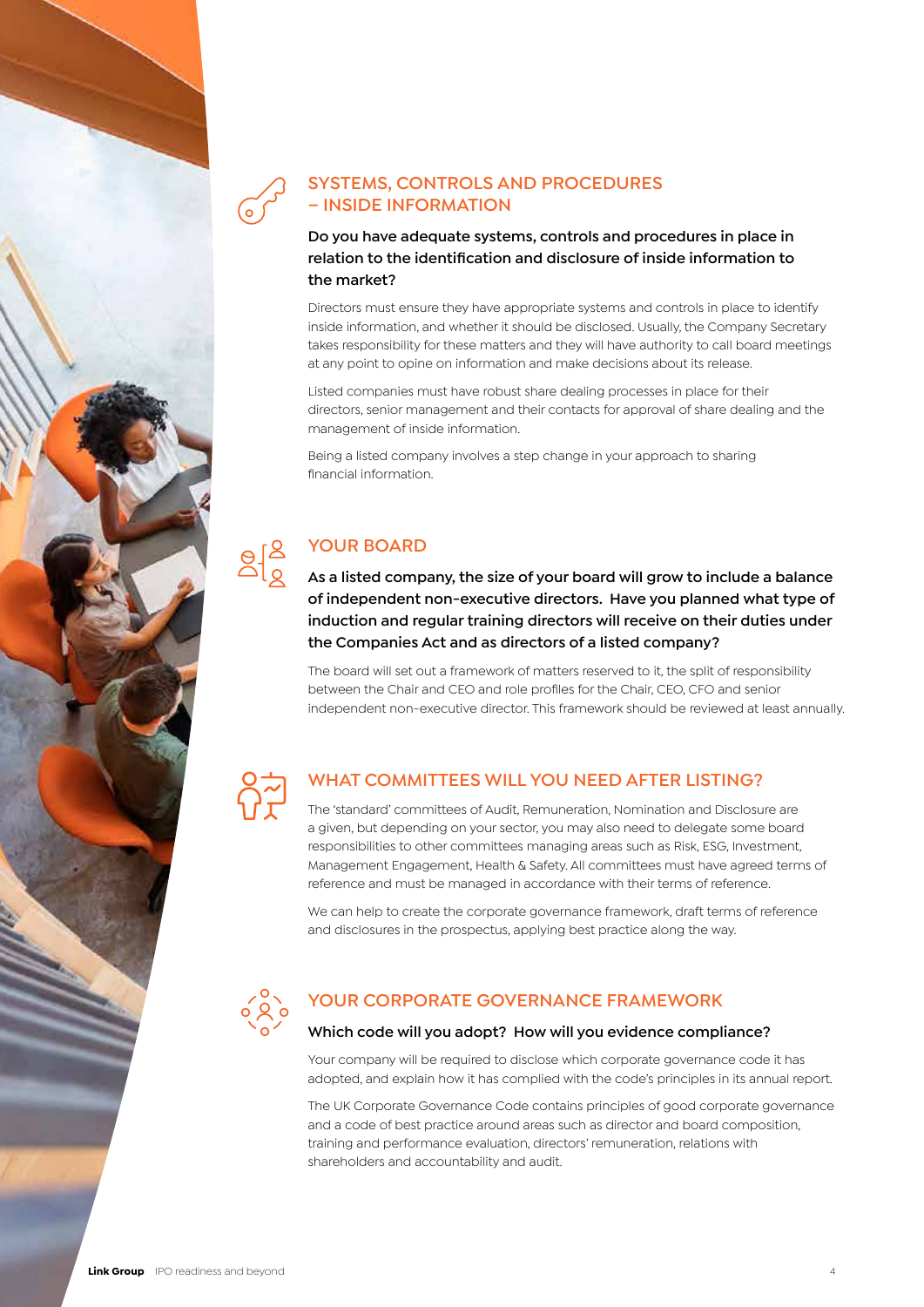

## **REGISTERS AND RECORDS**

## **Do you have the right registers in place?**

Private companies are of course required to maintain numerous registers under the Companies Act. As a listed PLC, the number of registers will increase to include, for example, a register of directors, PDMR and PCA interests in shares and options of the company, a register of major shareholdings, related party registers, a register of directors' conflicts/other interests.



## **BOARD AND COMMITTEE MEETINGS**

## **How often should your boards and committees meet?**

This will be determined by their governing documents and forward-looking agendas. Your meetings should be minuted by an appropriately experienced and qualified professional minute-taker as they will be subject to increased scrutiny by your other advisers and regulators. Consider using a board-paper portal for ease of electronic access to meeting papers.



## **DIRECTORS' REMUNERATION AND EVALUATION**

**The spotlight will be on your executive directors' remuneration – are you ready to disclose your remuneration policy in your prospectus and put it to shareholders for approval at your first AGM?**

You will be expected to review and report on your board's and individual directors' effectiveness and performance on an annual basis. This can be conducted internally, but your investors will expect an externally-facilitated evaluation on a regular basis.



## **YOUR MAJOR SHAREHOLDERS AND INVESTOR ENGAGEMENT**

**Decisions made at IPO regarding KPIs, financial disclosures and guidance will define what analysts and investors expect going forward. Within Link Group we have several specialist teams to guide and help our clients to develop a planned programme of investor engagement from a governance, investor relations and proxy perspective.** 

Shareholders must disclose their holdings to the company when their interest reaches a certain level. Do you have procedures in place to capture these notifications and release the information to the market? Do you have support in place to track your evolving shareholder base at a beneficiary and investment management level to ensure you are speaking to the right key stakeholders.

Do you have a controlling shareholder? It will be imperative to be aware of the additional requirements under the Listing Rules regarding your relationship, and the process at AGMs for electing independent directors. Link can also assist in ensuring there are no surprises in your annual report disclosures and you receive the appropriate support for your AGM resolutions.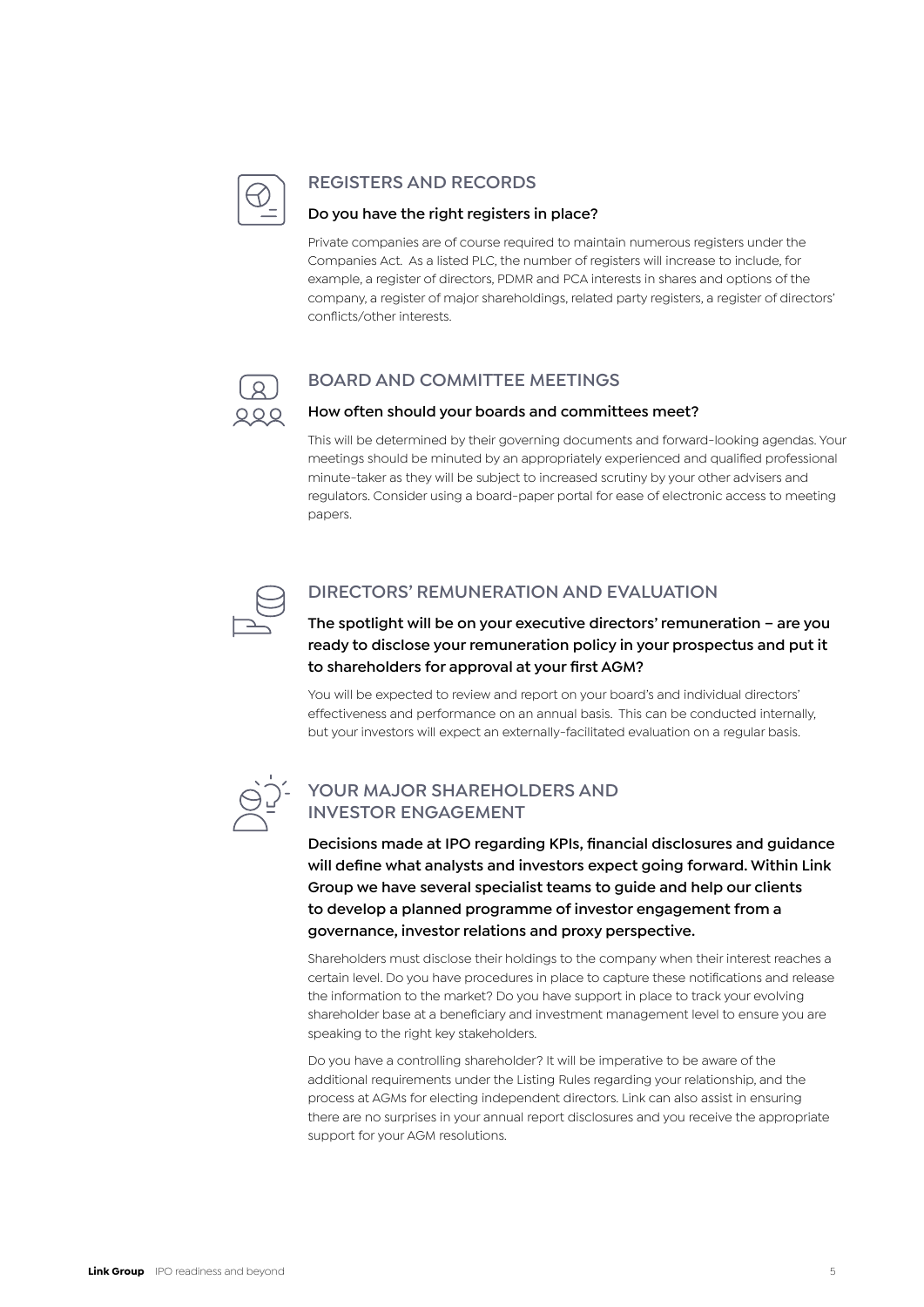